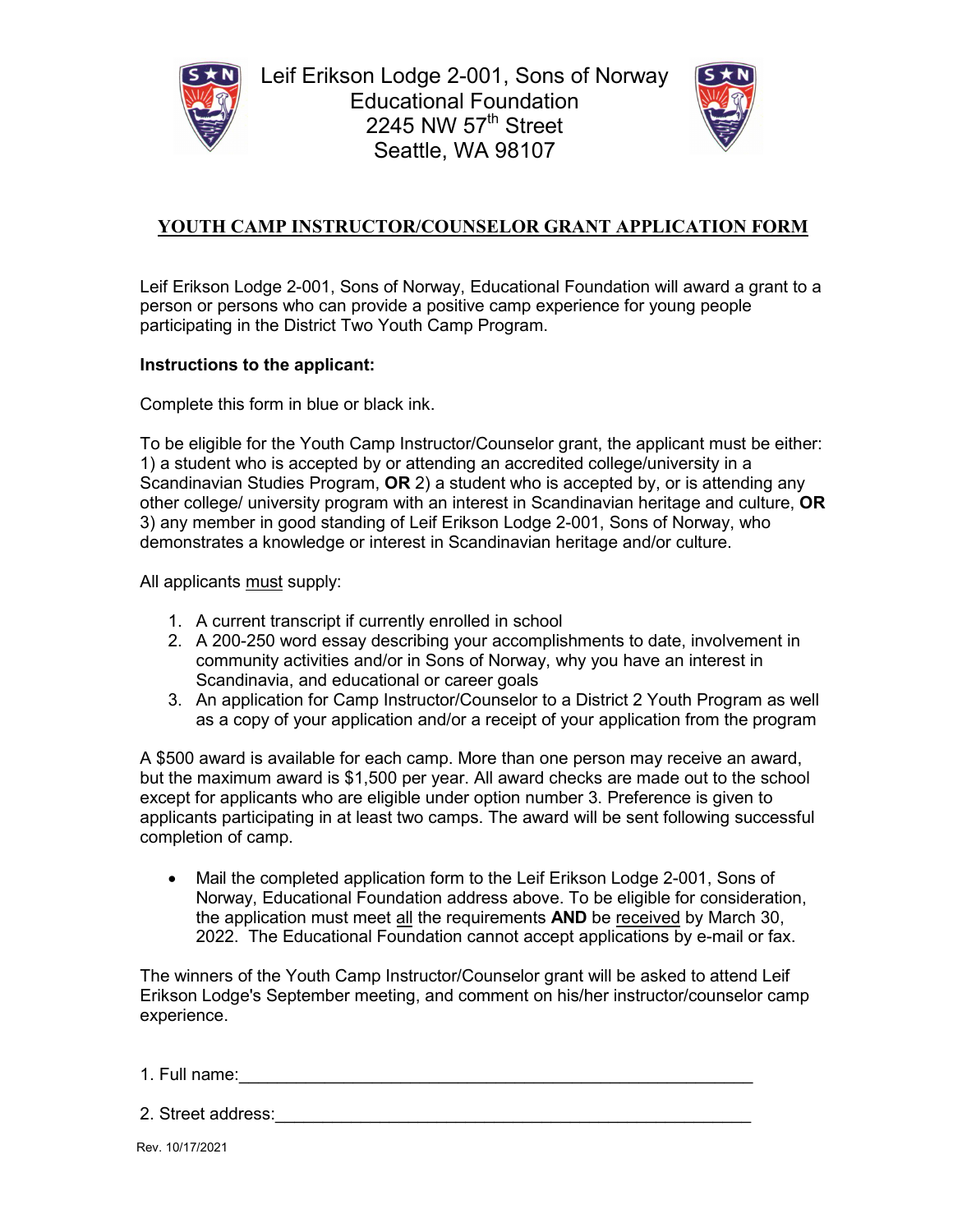City: \_\_\_\_\_\_\_\_\_\_\_\_\_\_\_\_\_\_\_\_\_\_\_\_State: \_\_\_\_\_\_\_\_\_\_\_\_\_\_\_\_\_\_\_\_Zip: \_\_\_\_\_\_\_\_\_\_\_\_\_\_\_\_\_\_\_

 $\_$ 

3. Phone #: \_\_\_\_\_\_\_\_\_\_\_\_\_\_\_\_\_\_\_\_\_\_\_\_ E-mail:\_\_\_\_\_\_\_\_\_\_\_\_\_\_\_\_\_\_\_\_\_\_\_\_\_\_\_\_

 $\_$  , and the set of the set of the set of the set of the set of the set of the set of the set of the set of the set of the set of the set of the set of the set of the set of the set of the set of the set of the set of th

4. At which youth camp(s) will you be an instructor or counselor?

5. Please list the Sons of Norway lodge of which you are a member:

6. Attach a separate sheet, with your 200-250 word essay.

7a. Attach an official current transcript from either the high school or the college/university you are attending. **OR**

#### 7b. Attach a copy of your acceptance letter from the college/university you plan to attend if you have not attended the college/university yet.

I hereby certify the above statements are true and accurate to the best of my knowledge.

\_\_\_\_\_\_\_\_\_\_\_\_\_\_\_\_\_\_\_\_\_\_\_\_\_\_\_\_\_\_\_\_\_\_\_\_\_\_\_\_\_\_\_\_\_\_\_\_\_\_\_\_ Applicant's signature

All applicants will be notified of the Educational Foundation's decision.

Mail completed application form to:

Leif Erikson Lodge 2-001, Sons of Norway Educational Foundation 2245 NW  $57<sup>th</sup>$  Street Seattle, WA 98107 206-783-1274 (Leif Erikson Hall Office)

The Educational Foundation Trustees make the final selection of the award winners.

Criteria for selection are:

- Academic performance
- Evidence of ability to succeed at providing a positive camp experience for young people
- Content of the essay
- Ability to follow the instructions on the application

If you have any questions, contact:

Heidi Ludeman (Larsen), 360-927-1194 or email: LELEducationalFoundation@gmail.com **OR**

leiferiksonlodge@qwestoffice.net